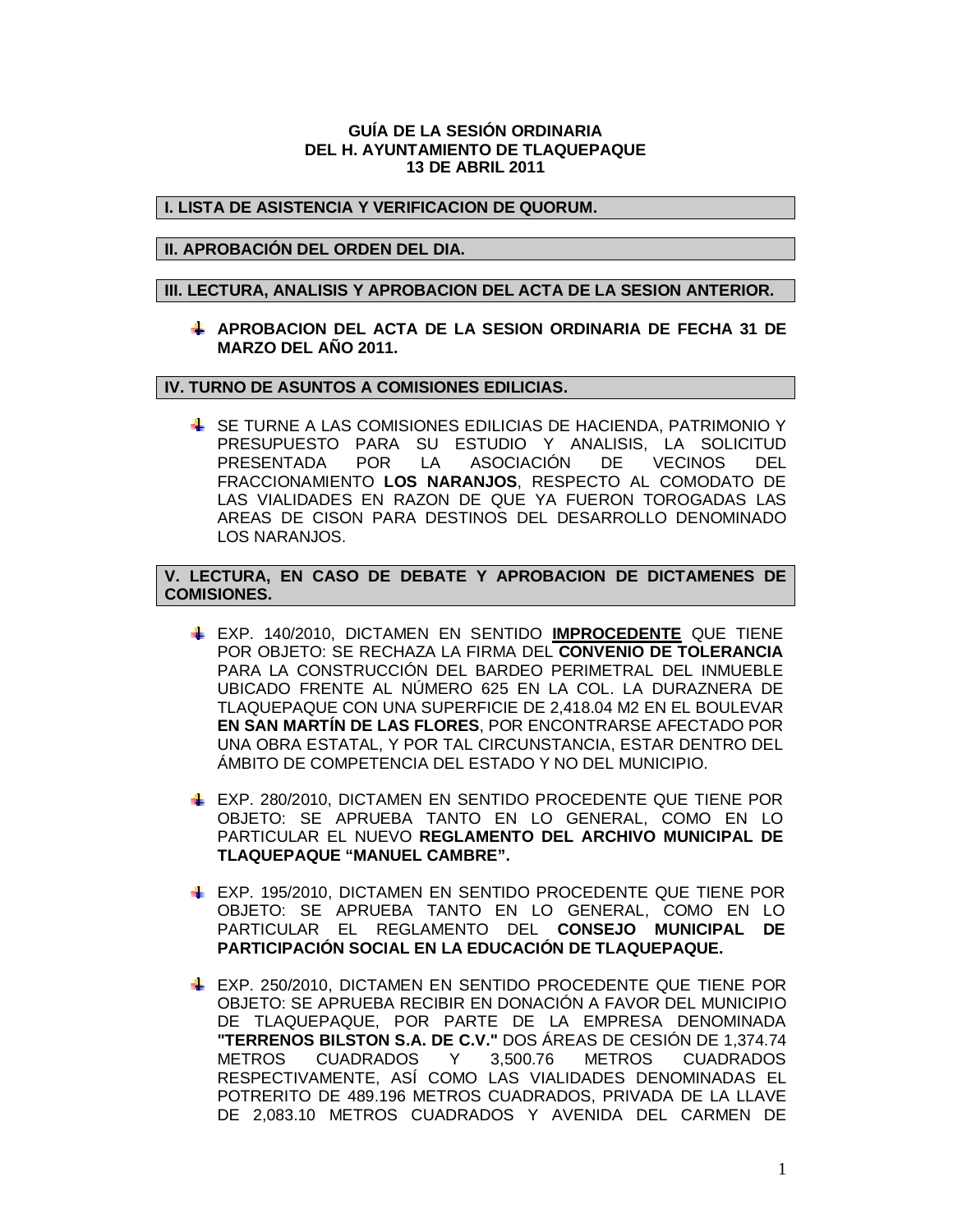1,208.629 METROS CUADRADOS DEL CONDOMINIO HABITACIONAL DENOMINADO "COTO LA LLAVE" O "COTO LOS ALMENDROS".

- **Le dictamen en sentido procedente que tiene por objeto: se** APRUEBA A FAVOR DEL **C. MARIO ALEJANDRO CÁRDENAS OCHOA**, LA PERMUTA RESPECTO DEL PREDIO PROPIEDAD MUNICIPAL UBICADO EN CALLE FERROCARRIL ENTRE PERIFÉRICO SUR Y CALLE COLÓN DE LA **COLONIA LÓPEZ COTILLA** CON UNA SUPERFICIE DE 1,466 METROS CUADRADOS, A CAMBIO DE UN PREDIO EN EL MUNICIPIO DE TLAQUEPAQUE CON UN VALOR DE \$1'700,000.00 (UN MILLON SETECIENTOS MIL PESOS 00/100 M.N.) QUE CORRESPONDE AL VALOR COMERCIAL DEL PREDIO A PERMUTAR.
- DICTAMEN EN SENTIDO PROCEDENTE QUE TIENE POR OBJETO: SE APRUEBA ENTREGAR EN COMODATO A FAVOR DE LA ASOCIACIÓN DE VECINOS DEL COTO 2, DE **RESIDENCIAL EL TAPATÍO**, UN PREDIO PROPIEDAD MUNICIPAL, UBICADO EN LA CALLE CONSTITUCIÓN DE 1857 ESQUINA BATALLA DE TORREÓN, EN EL FRACCIONAMIENTO RESIDENCIAL EL TAPATÍO, PARA SER UTILIZADO COMO ÁREA VERDE Y ESPACIO RECREATIVO POR UN TÉRMINO DE 15 AÑOS. ASÍ MISMO SE DEBERÁ DE RESPETAR EL DESTINO DE ÁREA VERDE Y ESPACIO RECREATIVO, ASÍ COMO SU CONDICIÓN DE INALIENABLES E IMPRESCRIPTIBLES POR SER CONSIDERADOS COMO BIENES DE DOMINIO PÚBLICO, RAZÓN POR LA CUAL DEBERÁ ESTAR PERMITIDO EL INGRESO, USO Y DISFRUTE DE LAS ÁREAS DE CESIÓN A LA TOTALIDAD DE LOS VECINOS Y A LA CIUDADANÍA EN GENERAL. ADEMÁS DICHO COMODATO SE CONDICIONA A QUE LA ASOCIACIÓN DE VECINOS NO REALICE OBRAS DE EDIFICACIÓN DE CUALQUIER TIPO.

#### **VI. ASUNTOS GENERALES.**

- SE AUTORICE LA **DEPURACIÓN O DESTRUCCIÓN DE DOCUMENTOS QUE SE ENCUENTRAN EN EL ARCHIVO MUNICIPAL, CORRESPONDIENTES A LOS AÑOS 1982 AL 2005**, LOS CUALES NO TIENEN VALOR FISCAL O HISTÓRICO, MISMOS QUE SE ENLISTAN EN LAS ACTAS LEVANTADAS POR EL ARCHIVO EN CONJUNTO CON LAS DEPENDENCIAS Y LOS CUALES OCUPAN UN ESPACIO QUE SERÍA DE UTILIDAD PARA GUARDAR ACERVOS QUE ASÍ LO REQUIEREN.
- SE AUTORICE LA GESTIÓN ANTE LAS AUTORIDADES CORRESPONDIENTES DE LOS RECURSOS DEL **RAMO 23 PROGRAMA FEDERAL DE PAVIMENTACIÓN Y ESPACIOS DEPORTIVOS**, ASÍ COMO RECIBIR Y EJERCER LA CANTIDAD DE \$11'450,000.00 (ONCE MILLONES CUATROCIENTOS CINCUENTA MIL PESOS 00/100 M.N.), DONDE EL MUNICIPIO ASUME PLENAMENTE, POR SÍ MISMA, LOS COMPROMISOS Y RESPONSABILIDADES VINCULADAS CON LAS OBLIGACIONES JURÍDICAS, FINANCIERAS Y DE CUALQUIER OTRO TIPO RELACIONADAS CON LAS OBRAS DE PAVIMENTACIÓN Y ESPACIOS DEPORTIVOS.
- SE AUTORICE LA EJECUCIÓN DE LA OBRA PÚBLICA DENOMINADA **"CONCLUSIÓN DE LA SEGUNDA ETAPA DEL COLECTOR PLUVIAL EN LA CALLE GALEANA ENTRE ARROYO Y ABASOLO Y CALLE GALEANA DE INSURGENTES A ARROYO SAN MARTIN, EN LA COLONIA SAN MARTÍN DE LAS FLORES, EN EL MUNICIPIO DE TLAQUEPAQUE,**